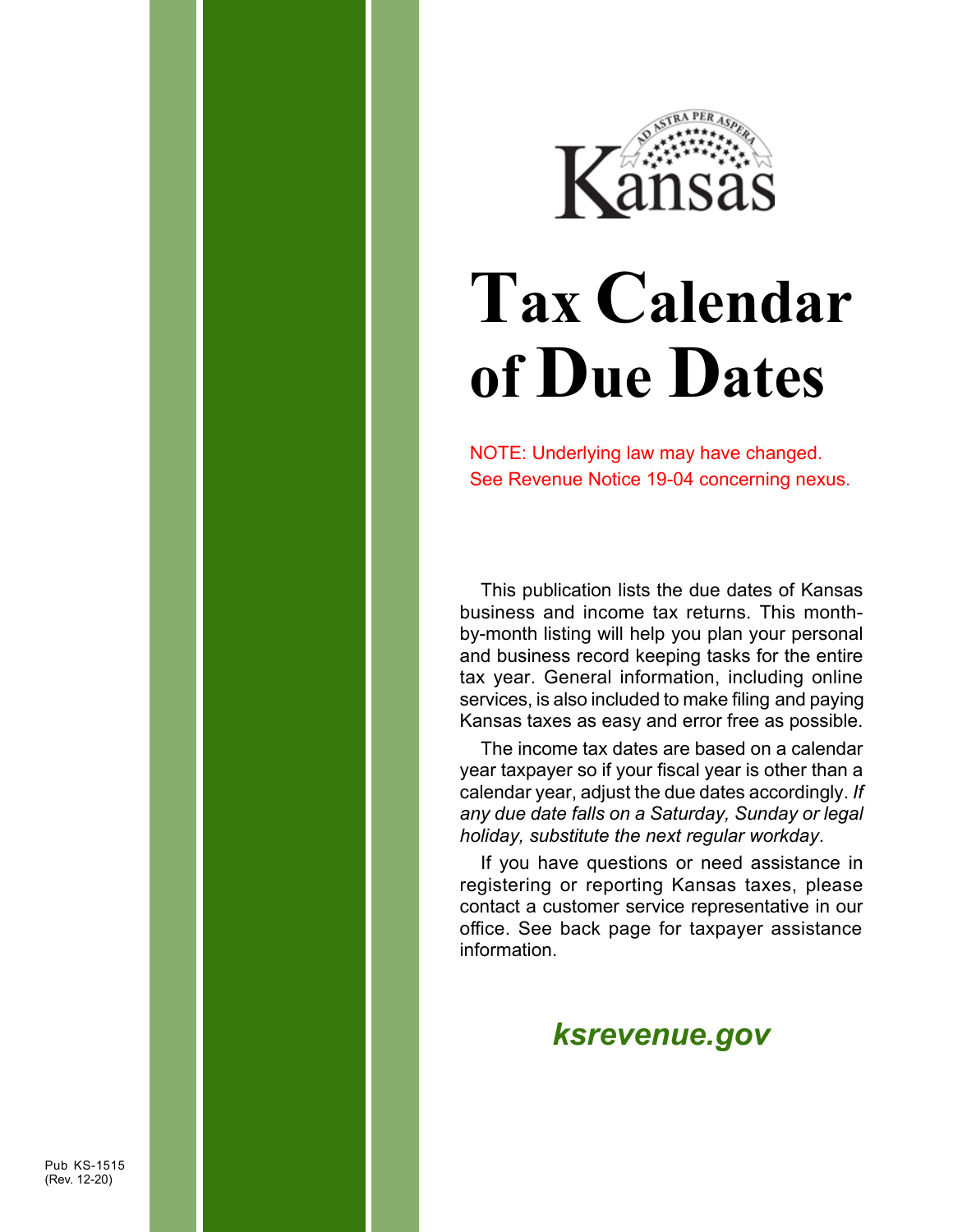#### **GENERAL INFORMATION**

#### **INCOME TAXES**

Income tax returns are due the 15th day of the 4th month following the end of the tax year. For a calendar year taxpayer (tax year of January 1- December 31), the due date is April 15. An approved federal extension will also extend the Kansas due date. Estimated tax payments for all calendar year taxpayers except farmers and fishers are due on the 15th of April, June, September and January of the following tax year.

For most tax types, KDOR (Kansas Department of Revenue) offers **electronic** methods for filing and paying your taxes. These online services are safe, secure, accurate and *free*! For the most current electronic information, visit us at: **[ksrevenue.gov](https://ksrevenue.gov).** 

#### **BUSINESS TAXES**

Retailers' sales, compensating use, and most excise tax returns are due on the 25th of the month following the end of the reporting period. Reporting periods are assigned based upon the annual amount of tax paid — the greater the tax amount, the more frequent the filing basis. For more information regarding Kansas sales and use tax returns and due dates, refer to **Pub. KS-1510, Kansas Sales Tax and Compensating Use Tax**.

Due dates for withholding tax payments depends on the size of your payroll. The larger your payroll, the larger the Kansas withholding, and therefore the more frequently you will report and pay the tax. Kansas has five filing frequencies — annual, quarterly, monthly, semi-monthly, and quad-monthly. Each filing frequency has a different set of dates. For more information on these filing frequencies and dates, refer to **Pub. KW-100, Kansas Withholding Tax**.

By law, businesses are now required to submit their Sales, Compensating Use and Withholding Tax returns electronically. Kansas offers several electronic file and pay solutions – see our website at **[ksrevenue.gov](https://ksrevenue.gov)** for the most up-to-date electronic information.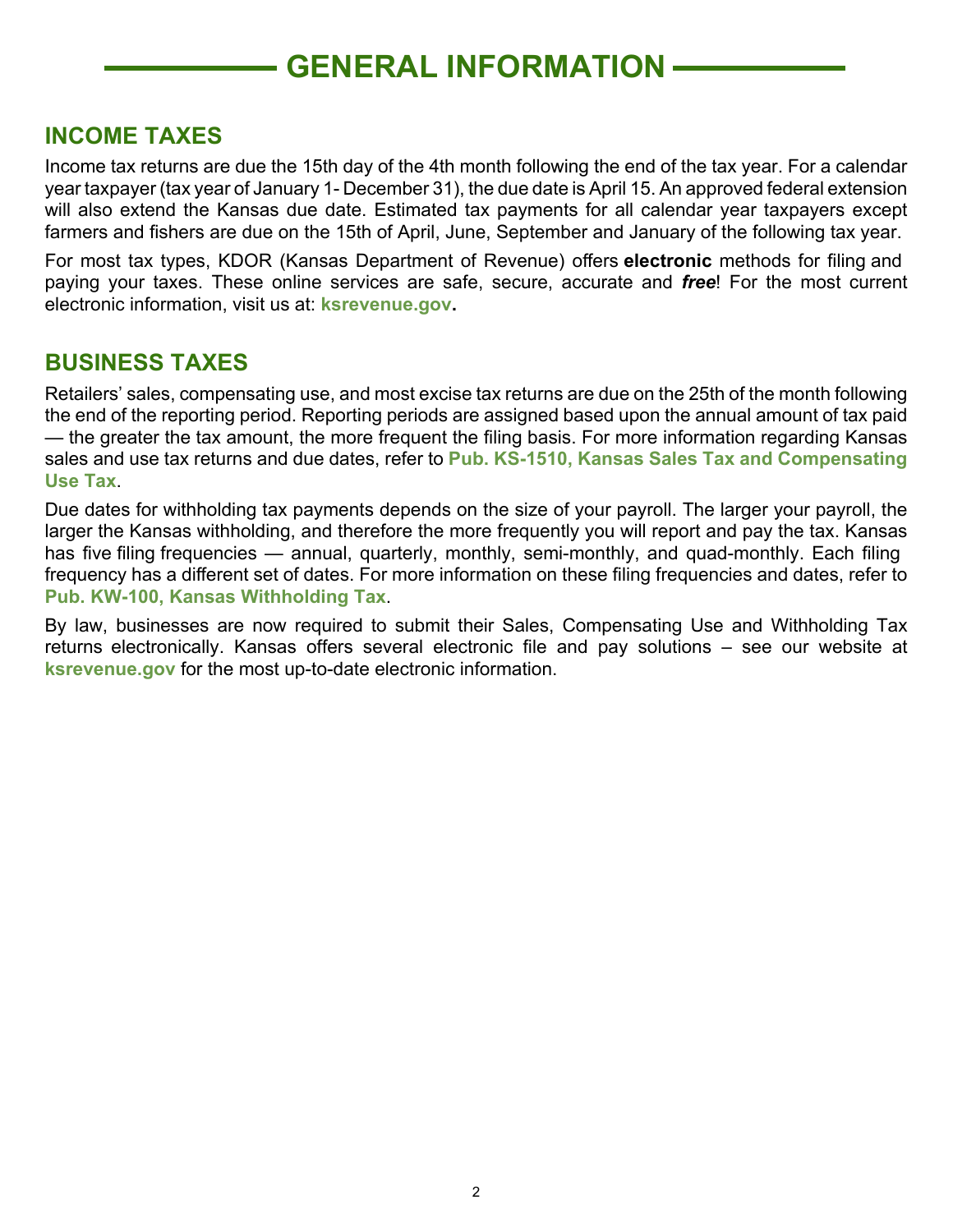### **JANUARY**

- **1 10 15 20 25**  Prepaid LP Permit **(Form MF-10)**—annual Withholding Tax Deposit Report **(Form KW-5)**—semi-monthly filers (December 16-31 Individual Estimated Income Tax Voucher **(Form K-40ES)**—Voucher 4 Individual Estimated Income Tax Voucher **(Form K-40ES)**—Farmers or Fishers Liquid Fuel Carrier Petroleum Products Report **(Form MF-206)**—(December) Sand Royalty Return **(Form SR-89)**—(December) Withholding Tax Deposit Report **(Form KW-5)**—monthly filers (December) Consumbable Materials tax monthly Report **(Form EC-2)**—(December) Mineral Tax Return - Coal **(Form MT-13)**—November Mineral Tax Return - Crude Oil **(Form MT-05a)**—November Mineral Tax Return - Natural Gas **(Form MT-05)**—November Consumers' Compensating Use Tax Return **(Form CT-10U)**—annual filers (previous year) Consumers' Compensating Use Tax Return **(Form CT-10U)**—quarterly filers (October-December) Consumers' Compensating Use Tax Return **(Form CT-10U)**—monthly filers (December) Dry Cleaning Environmental Surcharge/Solvent Fee Return **(Form DC-1)**—annual filers (previous year) Dry Cleaning Environmental Surcharge/Solvent Fee Return **(Form DC-1)**—quarterly filers (October-December Dry Cleaning Environmental Surcharge/Solvent Fee Return **(Form DC-1)**—monthly filers (December) Liquefied Petroleum Motor Fuel Tax Return **(Form MF-202)**—(December) Liquor Drink Tax Return **(Form LD-1 / LD-1V)**—(December) Liquor Enforcement Tax Return **(Form LE-3) / LE-3V)**—(December) Motor Fuel Distributor Tax Return **(Form MF-52)**—(December) Motor Fuel Manufacturer Tax Return **(Form MF-111)**—(December) Motor Fuel Retailer Informational Return **(Form MF-90)**—(December) Petroleum Products Inspection Report **(Form MF-7 or MF-7A)**—(December) Retailers' Sales Tax Return **(Form ST-16 or ST-36)**—annual filers (previous year) Retailers' Sales Tax Return **(Form ST-16 or ST-36)**—quarterly filers (October-December) Retailers' Sales Tax Return **(Form ST-16 or ST-36)**—monthly filers (December) Retailers' Compensating Use Tax Return **(Form CT-9U)**—annual filers (previous year) Retailers' Compensating Use Tax Return **(Form CT-9U)**—quarterly filers (October-December) Retailers' Compensating Use Tax Return **(Form CT-9U)**—monthly filers (December) Tire Excise Tax Return **(Form TE-1)**—annual filers (previous year) Tire Excise Tax Return **(Form TE-1)**—quarterly filers (October-December) Tire Excise Tax Return **(Form TE-1)**—monthly filers (December) Transient Guest Tax Return **(Form TG-1 / TG-1V)**—monthly filers (December) Transient Guest Tax Return **(Form TG-1 / TG-1V)**—quarterly filers (October-December) Vehicle Lease Retailers' Compensating Use Tax Return **(Form CT-114)**—annual filers (previous year) Vehicle Lease Retailers' Compensating Use Tax Return **(Form CT-114)**—quarterly filers (October-December) Vehicle Lease Retailers' Compensating Use Tax Return **(Form CT-114)**—monthly filers (December) Vehicle Rental Excise Tax Return **(Form VR-1)**—annual filers (previous year) Vehicle Rental Excise Tax Return **(Form VR-1)**—quarterly filers (October-December) Vehicle Rental Excise Tax Return (Form VR-1)—monthly filers (December) Withholding Tax Deposit Report Return **(Form KW-5)**—annual filers (previous year) Withholding Tax Deposit Report Return **(Form KW-5)**—quarterly filers (October-December) Withholding Tax Deposit Report Return **(Form KW-5)**—semi-monthly filers (January 1-15) Bingo Distributor Tax Return **(Form BI-4)**—(December) Bingo Enforcement Tax Return **(Form BI-1)**—(December) Employer's Annual Withholding Return **(Form KW-3)**  IFTA Tax Return **(Form MF-85)**—quarterly (October-December) Mineral Tax Crude Oil Lease Report **(Form MT-01)** & Prior Period Adj. **(Form MT-01a)**—(December) Mineral Tax Natural Gas Well Report **(Form MT-03)** & Prior Period Adj. **(Form MT-03a)**—(December) **31** 
	- Wage and Tax Statements **(Form W-2)**—mail or distribute to each employee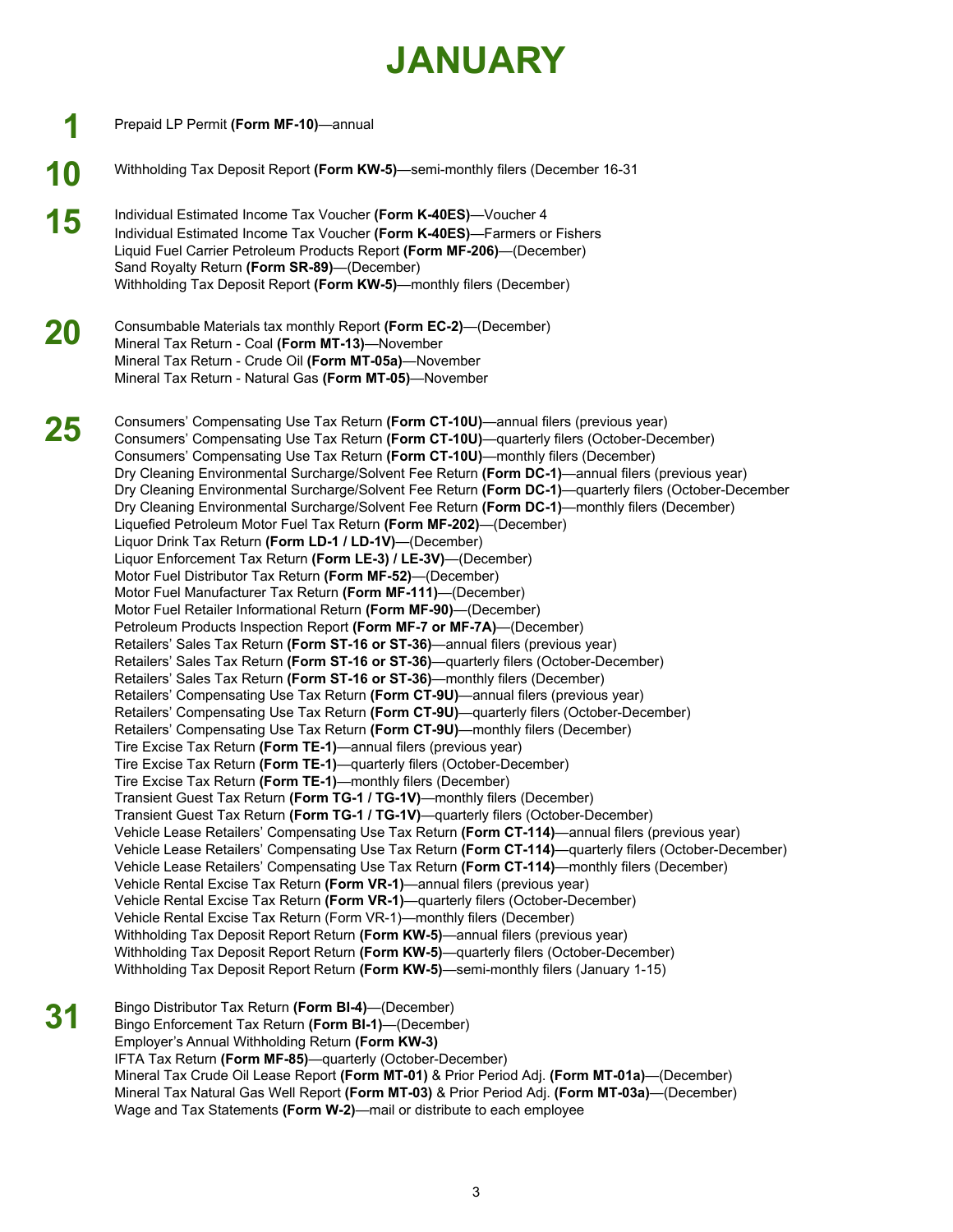## **FEBRUARY**

- **10**  Withholding Tax Deposit Report **(Form KW-5)**—semi-monthly filers (January 16-31)
- **15**  Liquid Fuel Carrier Petroleum Products Report **(Form MF-206)**—(January) Retail Water Protection Fee Return **(Form WP-1)**—quarterly (October-December of previous year) Sand Royalty Return **(Form SR-89)**—(January) Withholding Tax Deposit Report **(Form KW-5)**—monthly filers (January)
- **20**  Consumbable Material tax Monthly Report **(Form EC-2)**—(January) Mineral Tax Return - Coal **(Form MT-13)**—(December) Mineral Tax Return - Crude Oil **(Form MT-05a)**—(December) Mineral Tax Return - Natural Gas **(Form MT-05)**—(December)

**25**  Consumers' Compensating Use Tax Return **(Form CT-10U)**—monthly filers (January) Dry Cleaning Environmental Surcharge/Solvent Fee Return **(Form DC-1)**—monthly filers (January) Liquefied Petroleum Motor Fuel Tax Return **(Form MF-202)**—(January) Liquor Drink Tax Return **(Form LD-1 / LD-1V)**—(January) Liquor Enforcement Tax Return **(Form LE-3 / LE-3V)**—(January) Motor Fuel Distributor Tax Return **(Form MF-52)**—(January) Motor Fuel Manufacturer Tax Return **(Form MF-111)**—(January) Motor Fuel Retailer Informational Return **(Form MF-90)**—(January) Petroleum Products Inspection Report **(Form MF-7 or MF-7A)**—(January) Retailers' Sales Tax Return **(Form ST-16 or ST-36)**—monthly filers (January) Retailers' Compensating Use Tax Return **(Form CT-9U)**—monthly filers (January) Tire Excise Tax Return **(Form TE-1)**—monthly filers (January) Transient Guest Tax Return **(Form TG-1 / TG-1V)**—monthly filers (January) Vehicle Lease Retailers' Compensating Use Tax Return **(Form CT-114)**—monthly filers (January) Vehicle Rental Excise Tax Return **(Form VR-1)**—monthly filers (January) Withholding Tax Deposit Report **(Form KW-5)**—semi-monthly filers (February 1-15)

| 28 | Bingo Distributor Tax Return (Form BI-4)—(January)                                           |
|----|----------------------------------------------------------------------------------------------|
|    | Bingo Enforcement Tax Return (Form BI-1)—(January)                                           |
|    | Mineral Tax Crude Oil Lease Report (Form MT-01) & Prior Period Adj. (Form MT-01a)—(January)  |
|    | Mineral Tax Natural Gas Well Report (Form MT-03) & Prior Period Adj. (Form MT-03a)—(January) |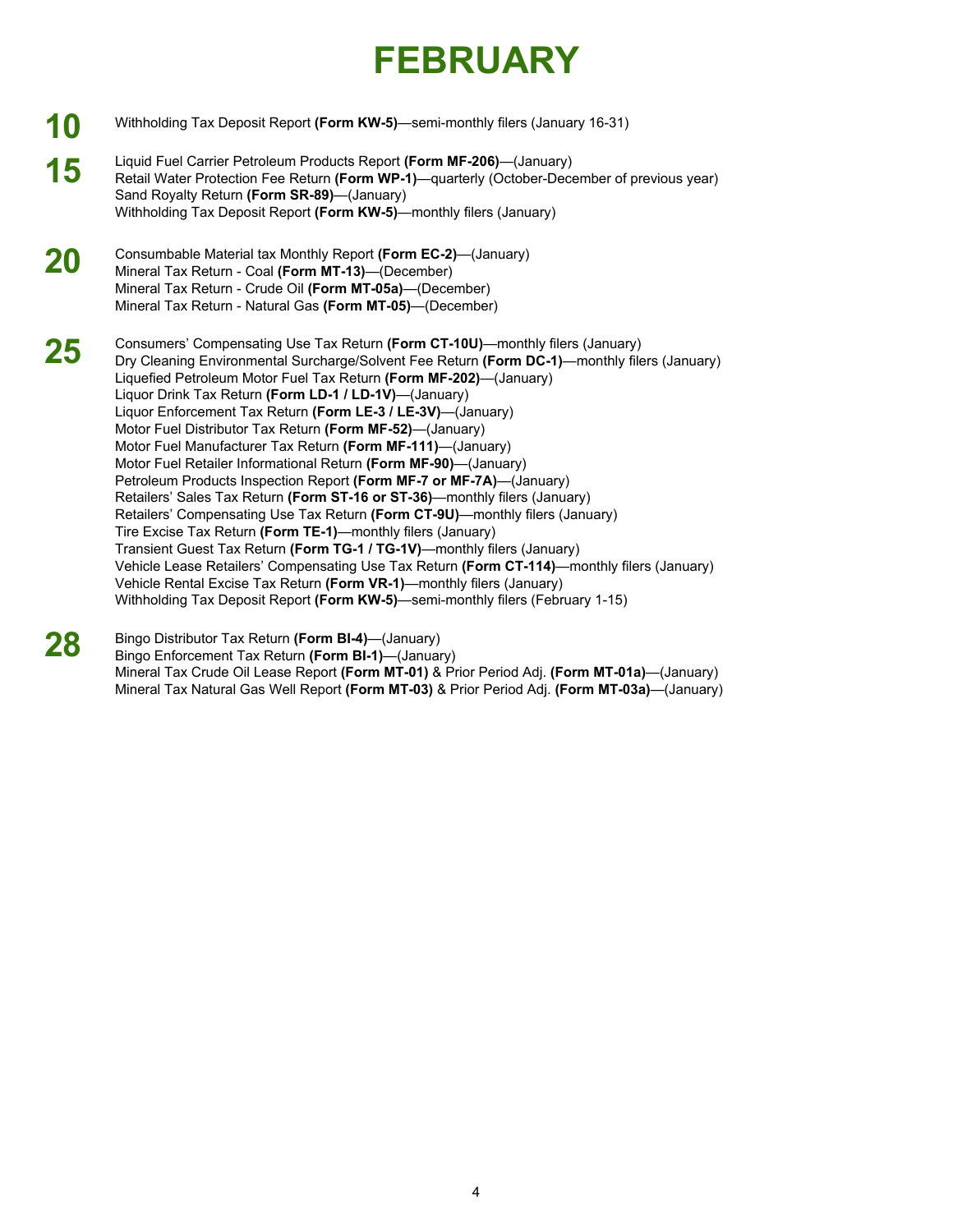#### **MARCH**

- **1**  Annual Information Return **(Form 1096)** with accompanying Information Returns **(Form 1099)**  Individual Income/Food Sales Tax Return **(Form K-40)**—farmers or fishers who did not file a K-40ES by Jan 15
- **10**  Withholding Tax Deposit Report **(Form KW-5)**—semi-monthly filers (February 16-28)
- **15**  Liquid Fuel Carrier Petroleum Products Report **(Form MF-206)**—(February) Sand Royalty Return **(Form SR-89)**—(February) Withholding Tax Deposit Report **(Form KW-5)**—monthly filers (February)
- **20**  Consumable Material Tax Monthly Report **(Form EC-2)**—March Mineral Tax Return - Coal **(Form MT-13)**—(January) Mineral Tax Return - Crude Oil **(Form MT-05a)**—(January) Mineral Tax Return - Natural Gas **(Form MT-05)**—(January)
- **25**  Consumers' Compensating Use Tax Return **(Form CT-10U)**—monthly filers (February) Dry Cleaning Environmental Surcharge/Solvent Fee Return **(Form DC-1)**—monthly filers (February) Liquefied Petroleum Motor Fuel Tax Return **(Form MF-202)**—(February) Liquor Drink Tax Return **(Form LD-1 / LD-1V)**—(February) Liquor Enforcement Tax Return **(Form LE-3 / LE-3V)**—(February) Motor Fuel Distributor Tax Return **(Form MF-52)**—(February) Motor Fuel Manufacturer Tax Return **(Form MF-111)**—(February) Motor Fuel Retailer Informational Return **(Form MF-90)**—(February) Petroleum Products Inspection Report **(Form MF-7 or MF-7A)**—(February) Retailers' Sales Tax Return **(Form ST-16 or ST-36)**—monthly filers (February) Retailers' Compensating Use Tax Return **(Form CT-9U)**—monthly filers (February) Tire Excise Tax Return **(Form TE-1)**—monthly filers (February) Transient Guest Tax Return **(Form TG-1 / TG-1V)**—monthly filers (February) Vehicle Lease Retailers' Compensating Use Tax Return **(Form CT-114)**—monthly filers (February) Vehicle Rental Excise Tax Return **(Form VR-1)**—monthly filers (February) Withholding Tax Deposit Report **(Form KW-5)**—semi-monthly filers (March 1-15)
- **31**  Bingo Distributor Tax Return **(Form BI-4)**—(February) Bingo Enforcement Tax Return **(Form BI-1)**—(February) Mineral Tax Crude Oil Lease Report **(Form MT-01)** & Prior Period Adj. **(Form MT-01a)**—(February) Mineral Tax Natural Gas Well Report **(Form MT-03)** & Prior Period Adj. **(Form MT-03a)**—(February)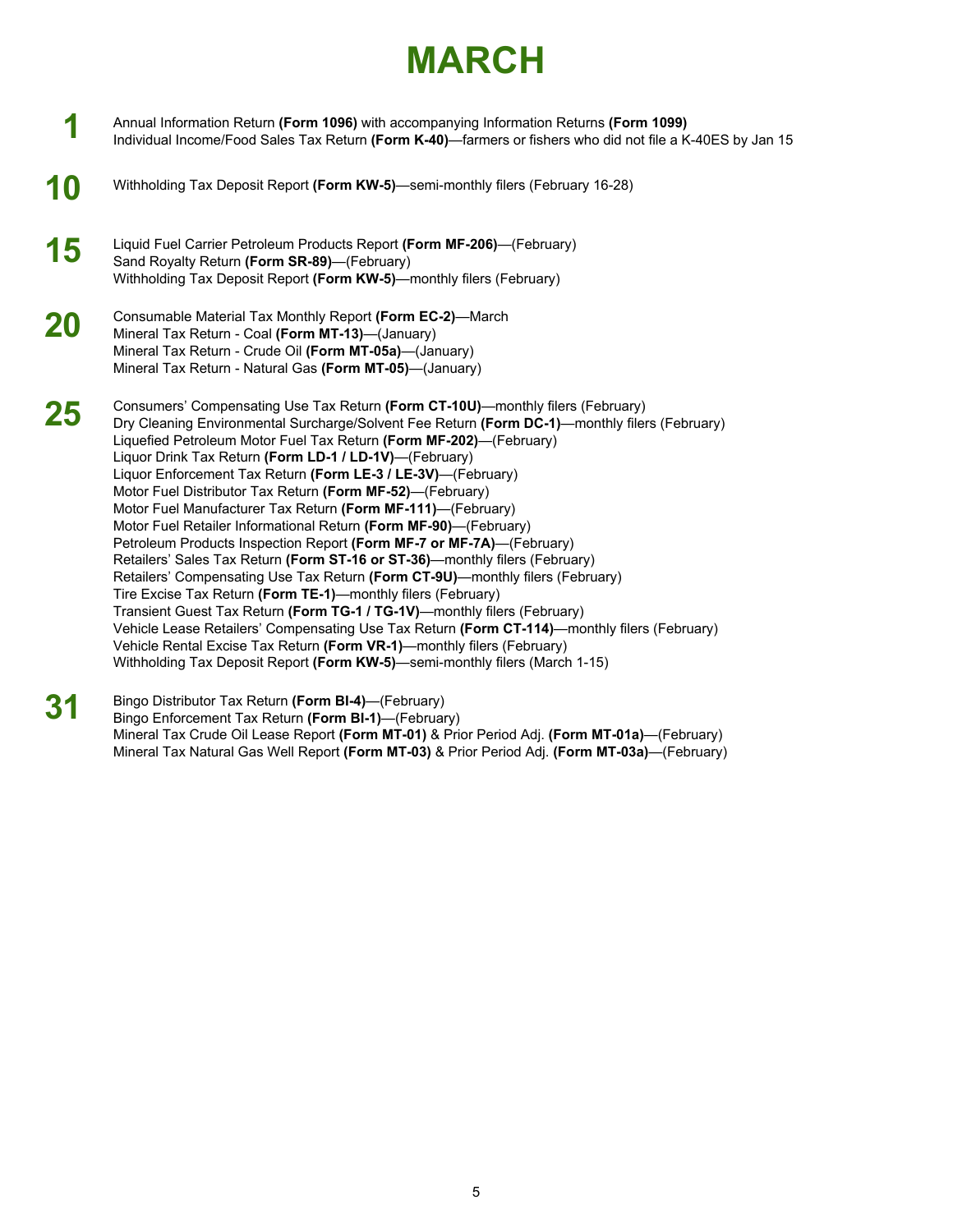#### **APRIL**

|           | Withholding Tax Deposit Report (Form KW-5)—semi-monthly filers (March 16-31)                                                                                                                                                                                                                                                                                                                                                                                                                                                                                                                                                                                                                                                                                                                                                                                                                                                                                                                                                                                                                                                                                                                                                                                                                                                                                                                                                                                                                                                                                                                                                                                                                                                                                                                                                                                                                                                                                                      |                                                                                                                                             |
|-----------|-----------------------------------------------------------------------------------------------------------------------------------------------------------------------------------------------------------------------------------------------------------------------------------------------------------------------------------------------------------------------------------------------------------------------------------------------------------------------------------------------------------------------------------------------------------------------------------------------------------------------------------------------------------------------------------------------------------------------------------------------------------------------------------------------------------------------------------------------------------------------------------------------------------------------------------------------------------------------------------------------------------------------------------------------------------------------------------------------------------------------------------------------------------------------------------------------------------------------------------------------------------------------------------------------------------------------------------------------------------------------------------------------------------------------------------------------------------------------------------------------------------------------------------------------------------------------------------------------------------------------------------------------------------------------------------------------------------------------------------------------------------------------------------------------------------------------------------------------------------------------------------------------------------------------------------------------------------------------------------|---------------------------------------------------------------------------------------------------------------------------------------------|
| 15        | Corporation Estimated Income Tax (Form K-120ES)-Voucher 1 *<br>Corporation Income Tax Return (Form K-120) *<br>Fiduciary Estimated Voucher (Form K-41ES)-Voucher 1<br>Fiduciary Income Tax Return (Form K-41)<br>Homestead Refund Claim / Property Tax Relief Claim (Form K-40H / K-40PT)<br>Individual Estimated Income Tax (Form K-40ES)-Voucher 1<br>Individual Income Tax /Food Sales Tax Return (Form K-40)<br>Liquid Fuel Carrier Petroleum Products Report (Form MF-206)-March<br>Local Intangibles Tax Return (Form 200)<br>Partnership or S Corporation Income Tax Return (Form K-120S) *<br>Privilege Estimated Tax (Form K-130ES)-Voucher 1 *<br>Privilege Tax Return (Form K-130) *<br>Sand Royalty Return (Form SR-89)-March<br>Withholding Tax Deposit Report (Form KW-5)—monthly filers (March)                                                                                                                                                                                                                                                                                                                                                                                                                                                                                                                                                                                                                                                                                                                                                                                                                                                                                                                                                                                                                                                                                                                                                                    | * These due dates are based on<br>calendar year returns. If you are<br>filing on a fiscal year basis, adjust<br>your due dates accordingly. |
| 20        | Consumable Material Tax Monthly Report (Form EC-2)-March<br>Mineral Tax Return - Coal (Form MT-13)-(February)<br>Mineral Tax Return - Crude Oil (Form MT-05a)—(February)<br>Mineral Tax Return - Natural Gas (Form MT-05)-(February)                                                                                                                                                                                                                                                                                                                                                                                                                                                                                                                                                                                                                                                                                                                                                                                                                                                                                                                                                                                                                                                                                                                                                                                                                                                                                                                                                                                                                                                                                                                                                                                                                                                                                                                                              |                                                                                                                                             |
| <b>25</b> | Consumers' Compensating Use Tax Return (Form CT-10U)—quarterly filers (January-March)<br>Consumers' Compensating Use Tax Return (Form CT-10U)—monthly filers (March)<br>Dry Cleaning Environmental Surcharge/Solvent Fee Return (Form DC-1)—quarterly filers (January-March)<br>Dry Cleaning Environmental Surcharge/Solvent Fee Return (Form DC-1)—monthly filers (March)<br>Liquefied Petroleum Motor Fuel Tax Return (Form MF-202)-March<br>Liquor Drink Tax Return (Form LD-1 / LD-1V)-March<br>Liquor Enforcement Tax Return (Form LE-3 / LE-3V)-March<br>Motor Fuel Distributor Tax Return (Form MF-52)-March<br>Motor Fuel Manufacturer Tax Return (Form MF-111)-March<br>Motor Fuel Retailer Informational Return (Form MF-90)-March<br>Petroleum Products Inspection Report (Form MF-7 or MF-7A)-March<br>Retailers' Sales Tax Return (Form ST-16 or ST-36)—quarterly filers (January-March)<br>Retailers' Sales Tax Return (Form ST-16 or ST-36)-monthly filers (March)<br>Retailers' Compensating Use Tax Return (Form CT-9U)—quarterly filers (January-March)<br>Retailers' Compensating Use Tax Return (Form CT-9U)-monthly filers (March)<br>Tire Excise Tax Return (Form TE-1)—quarterly filers (January-March)<br>Tire Excise Tax Return (Form TE-1)-monthly filers (March)<br>Transient Guest Tax Return (Form TG-1 / TG-1V)—monthly filers (March)<br>Transient Guest Tax Return (Form TG-1 / TG-1V)—quarterly filers (January-March)<br>Vehicle Lease Retailers' Compensating Use Tax Return (Form CT-114)—quarterly filers (January-March)<br>Vehicle Lease Retailers' Compensating Use Tax Return (Form CT-114)—monthly filers (March)<br>Vehicle Rental Excise Tax Return (Form VR-1)—quarterly filers (January-March)<br>Vehicle Rental Excise Tax Return (Form VR-1)-monthly filers (March)<br>Withholding Tax Deposit Report (Form KW-5)—quarterly filers (January-March)<br>Withholding Tax Deposit Report (Form KW-5)-semi-monthly filers (April 1-15) |                                                                                                                                             |
|           | Bingo Distributor Tax Return (Form BI-4)-March<br>Bingo Enforcement Tax Return (Form BI-1)-March<br>IFTA Tax Return (Form MF-85)-quarterly (January-March)<br>Mineral Tax Crude Oil Lease Report (Form MT-01) & Prior Period Adj. (Form MT-01a)—March                                                                                                                                                                                                                                                                                                                                                                                                                                                                                                                                                                                                                                                                                                                                                                                                                                                                                                                                                                                                                                                                                                                                                                                                                                                                                                                                                                                                                                                                                                                                                                                                                                                                                                                             |                                                                                                                                             |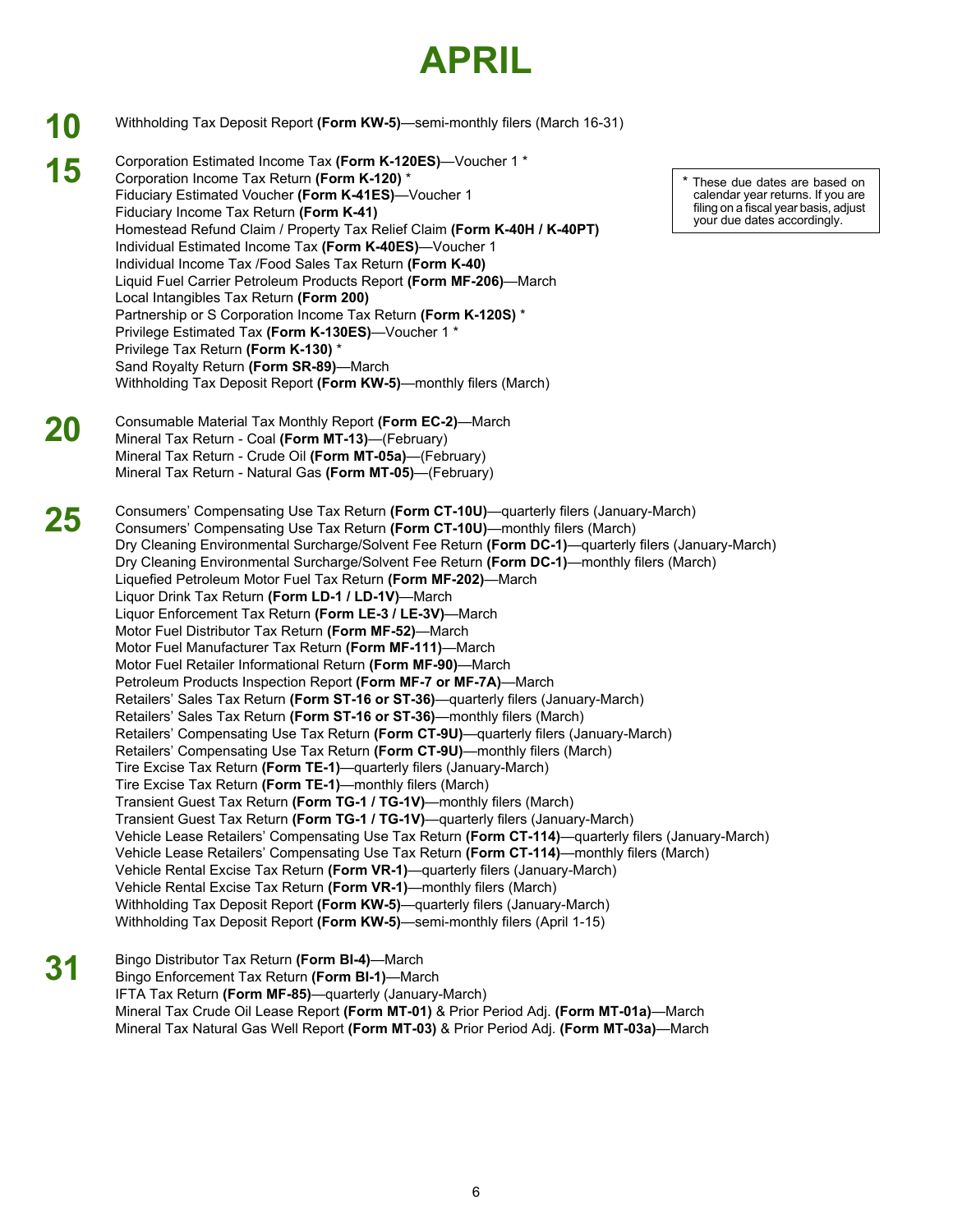

- **10**  Withholding Tax Deposit Report **(Form KW-5)**—semi-monthly filers (April 16-30)
- **15**  Liquid Fuel Carrier Petroleum Products Report **(Form MF-206)**—April Retail Water Protection Fee Return (Form WP-1)—quarterly (January-March) Sand Royalty Return **(Form SR-89)**—April Withholding Tax Deposit Report **(Form KW-5)**—monthly filers (April)
- **20**  Consumable Material Tax Monthly Report **(Form EC-2)**—April Mineral Tax Return - Coal **(Form MT-13)**—March Mineral Tax Return - Crude Oil **(Form MT-05a)**—March Mineral Tax Return - Natural Gas **(Form MT-05)**—March

**25**  Consumers' Compensating Use Tax Return **(Form CT-10U)**—monthly filers (April) Dry Cleaning Environmental Surcharge/Solvent Fee Return **(Form DC-1)**—monthly filers (April) Liquefied Petroleum Motor Fuel Tax Return **(Form MF-202)**—April Liquor Drink Tax Return **(Form LD-1 / LD-1V)**—April Liquor Enforcement Tax Return **(Form LE-3 / LE-3V)**—April Motor Fuel Distributor Tax Return **(Form MF-52)**—April Motor Fuel Manufacturer Tax Return **(Form MF-111)**—April Motor Fuel Retailer Informational Return **(Form MF-90)**—April Petroleum Products Inspection Report **(Form MF-7 or MF-7A)**—April Retailers' Sales Tax Return **(Form ST-16 or ST-36)**—monthly filers (April) Retailers' Compensating Use Tax Return **(Form CT-9U)**—monthly filers (April) Tire Excise Tax Return **(Form TE-1)**—monthly filers (April) Transient Guest Tax Return **(Form TG-1 / TG-1V)**—monthly filers (April) Vehicle Lease Retailers' Compensating Use Tax Return **(Form CT-114)**—monthly filers (April) Vehicle Rental Excise Tax Return **(Form VR-1)**—monthly filers (April) Withholding Tax Deposit Report **(Form KW-5)**—semi-monthly filers (May 1-15)

**31**  Bingo Distributor Tax Return **(Form BI-4)**—April Bingo Enforcement Tax Return **(Form BI-1)**—April Mineral Tax Crude Oil Lease Report **(Form MT-01)** & Prior Period Adj. **(Form MT-01a)**—April Mineral Tax Natural Gas Well Report **(Form MT-03)** & Prior Period Adj. **(Form MT-03a)**—April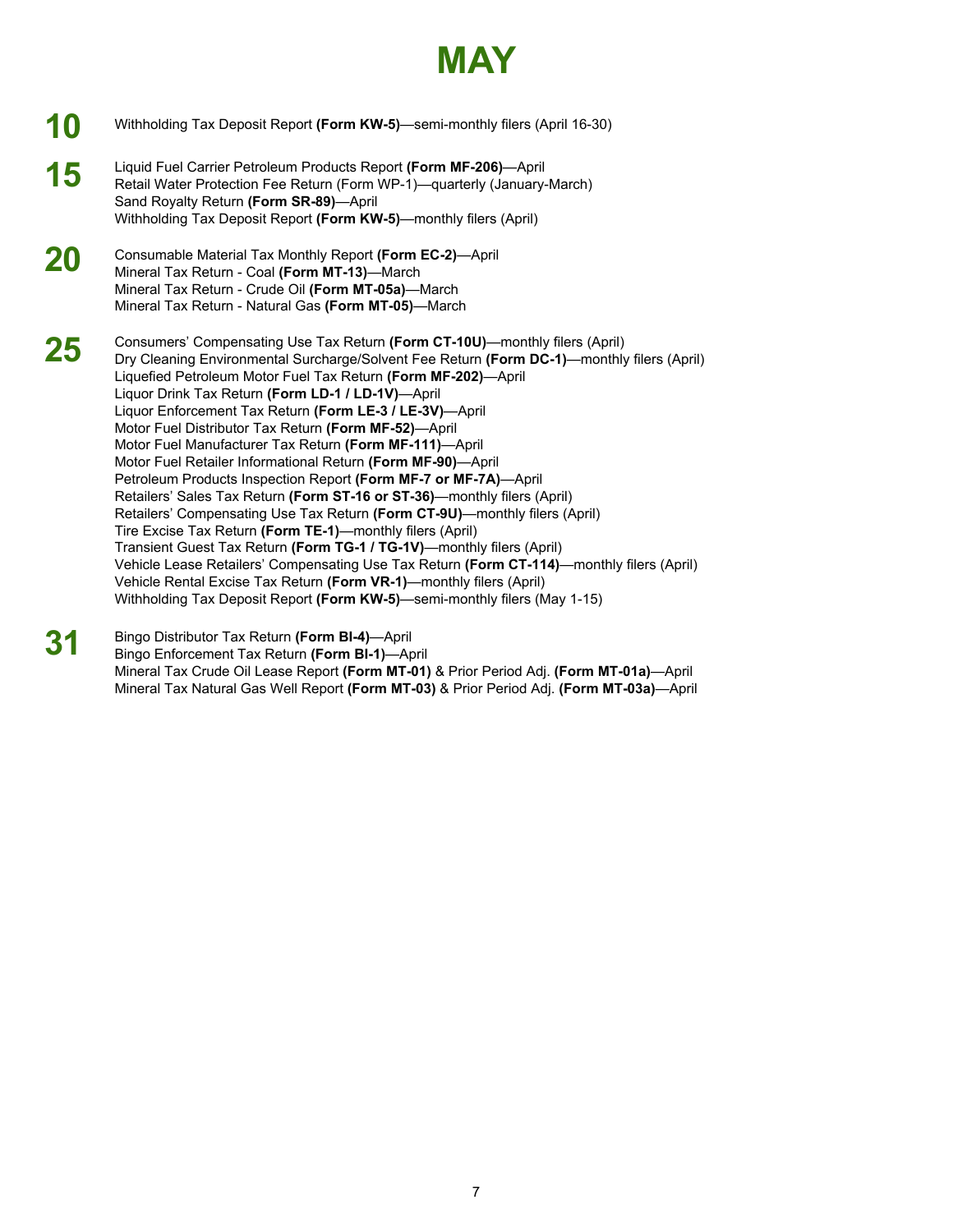#### **JUNE**

- **31 10** Withholding Tax Deposit Report **(Form KW-5)**—semi-monthly filers (May 16-31) Corporation Estimated Income Tax **(Form K-120ES)**—Voucher 2 \* **15** Fiduciary Estimated Voucher **(Form K-41ES)**—Voucher 2 \* Individual Estimated Income Tax **(Form K-40ES)**—Voucher 2 Liquid Fuel Carrier Petroleum Products Report **(Form MF-206)**—May Privilege Estimated Tax **(Form K-130ES)**—Voucher 2 \* Sand Royalty Return **(Form SR-89)**—May Withholding Tax Deposit Report **(Form KW-5)**—monthly filers (May) **20** Consumable Material Tax Monthly Report **(Form EC-2)**—March Mineral Tax Return - Coal **(Form MT-13)**—April Mineral Tax Return - Crude Oil **(Form MT-05a)**—April Mineral Tax Return - Natural Gas **(Form MT-05)**—April **25** Consumers' Compensating Use Tax Return **(Form CT-10U)**—monthly filers (May) Dry Cleaning Environmental Surcharge/Solvent Fee Return **(Form DC-1)**—monthly filers (May) Liquefied Petroleum Motor Fuel Tax Return **(Form MF-202)**—May Liquor Drink Tax Return **(Form LD-1 / LD-1V)**—May Liquor Enforcement Tax Return **(Form LE-3 / LE-3V)**—May Motor Fuel Distributor Tax Return **(Form MF-52)**—May Motor Fuel Manufacturer Tax Return **(Form MF-111)**—May Motor Fuel Retailer Informational Return **(Form MF-90)**—May Petroleum Products Inspection Report **(Form MF-7 or MF-7A)**—May Retailers' Sales Tax Return **(Form ST-16 or ST-36)**—monthly filers (May) Retailers' Compensating Use Tax Return **(Form CT-9U)**—monthly filers (May) Tire Excise Tax Return **(Form TE-1)**—monthly filers (May) Transient Guest Tax Return **(Form TG-1 / TG-1V)**—monthly filers (May) Vehicle Lease Retailers' Compensating Use Tax Return **(Form CT-114)**—monthly filers (May) Vehicle Rental Excise Tax Return **(Form VR-1)**—monthly filers (May) Withholding Tax Deposit Report **(Form KW-5)**—semi-monthly filers (June 1-15) Bingo Distributor Tax Return **(Form BI-4)**—May
	- Bingo Enforcement Tax Return **(Form BI-1)**—May Mineral Tax Crude Oil Lease Report **(Form MT-01)** & Prior Period Adj. **(Form MT-01a)**—May Mineral Tax Natural Gas Well Report **(Form MT-03)** & Prior Period Adj. **(Form MT-03a)**—May

 filing on a fiscal year basis, adjust These due dates are based on calendar year returns. If you are your due dates accordingly.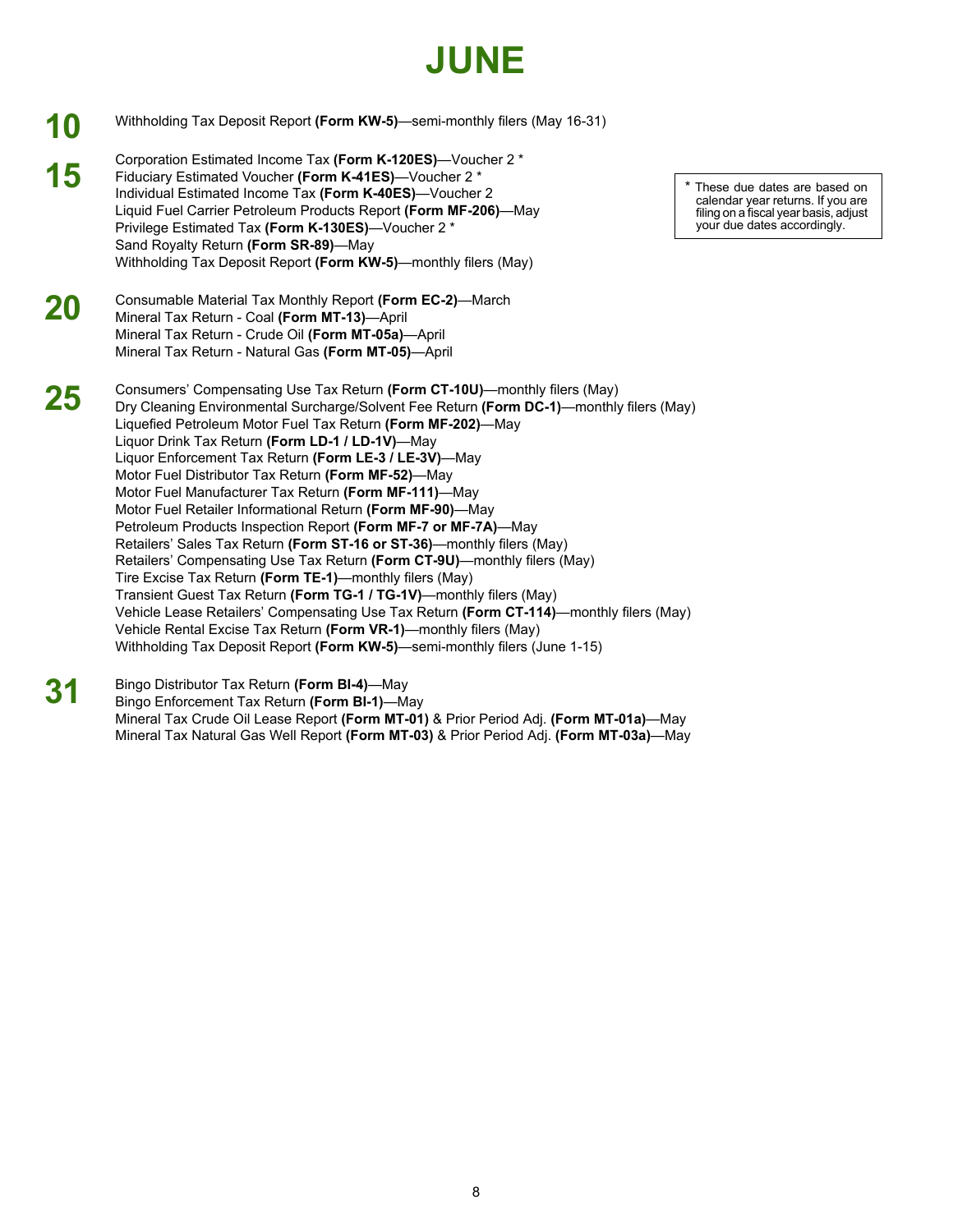#### **JULY**

**10 15 20 25 31**  Withholding Tax Deposit Report **(Form KW-5)**—semi-monthly filers (June 16-30) Liquid Fuel Carrier Petroleum Products Report **(Form MF-206)**—June Sand Royalty Return **(Form SR-89)**—June Withholding Tax Deposit Report **(Form KW-5)**—monthly filers (June) Consumable Material Tax Monthly Report **(Form EC-2)**—March Mineral Tax Return - Coal **(Form MT-13)**—May Mineral Tax Return - Crude Oil **(Form MT-05a)**—May Mineral Tax Return - Natural Gas **(Form MT-05)**—May Consumers' Compensating Use Tax Return **(Form CT-10U)**—monthly filers (June) Consumers' Compensating Use Tax Return **(Form CT-10U)**—quarterly filers (April-June) Dry Cleaning Environmental Surcharge/Solvent Fee Return **(Form DC-1)**—monthly filers (June) Dry Cleaning Environmental Surcharge/Solvent Fee Return **(Form DC-1)**—quarterly filers (April-June) Liquefied Petroleum Motor Fuel Tax Return **(Form MF-202)**—June Liquor Drink Tax Return **(Form LD-1 / LD-1V)**—June Liquor Enforcement Tax Return **(Form LE-3 / LE-3V)**—June Motor Fuel Distributor Tax Return **(Form MF-52)**—June Motor Fuel Manufacturer Tax Return **(Form MF-111)**—June Motor Fuel Retailer Informational Return **(Form MF-90)**—June Petroleum Products Inspection Report **(Form MF-7 or MF-7A)**—June Retailers' Sales Tax Return **(Form ST-16 or ST-36)**—monthly filers (June) Retailers' Sales Tax Return **(Form ST-16 or ST-36)**—quarterly filers (April-June) Retailers' Compensating Use Tax Return **(Form CT-9U)**—monthly filers (June) Retailers' Compensating Use Tax Return **(Form CT-9U)**—quarterly filers (April-June) Tire Excise Tax Return **(Form TE-1)**—monthly filers (June) Tire Excise Tax Return **(Form TE-1)**—quarterly filers (April-June) Transient Guest Tax Return **(Form TG-1 / TG-1V)**—monthly filers (June) Transient Guest Tax Return **(Form TG-1 / TG-1V)**—quarterly filers (April-June) Vehicle Lease Retailers' Compensating Use Tax Return **(Form CT-114)**—quarterly filers (April-June Vehicle Lease Retailers' Compensating Use Tax Return **(Form CT-114)**—monthly filers (June) Vehicle Rental Excise Tax Return **(Form VR-1)**—monthly filers (June) Vehicle Rental Excise Tax Return **(Form VR-1)**—quarterly filers (April-June) Withholding Tax Deposit Report **(Form KW-5)**—quarterly filers (April-June) Withholding Tax Deposit Report **(Form KW-5)**—semi-monthly filers (July 1-15) Bingo Distributor Tax Return **(Form BI-4)**—June Bingo Enforcement Tax Return **(Form BI-1)**—June IFTA Tax Return **(Form MF-85)**—quarterly (April-June)

> Mineral Tax Crude Oil Lease Report **(Form MT-01)** & Prior Period Adj. **(Form MT-01a)**—June Mineral Tax Natural Gas Well Report **(Form MT-03)** & Prior Period Adj. **(Form MT-03a)**—June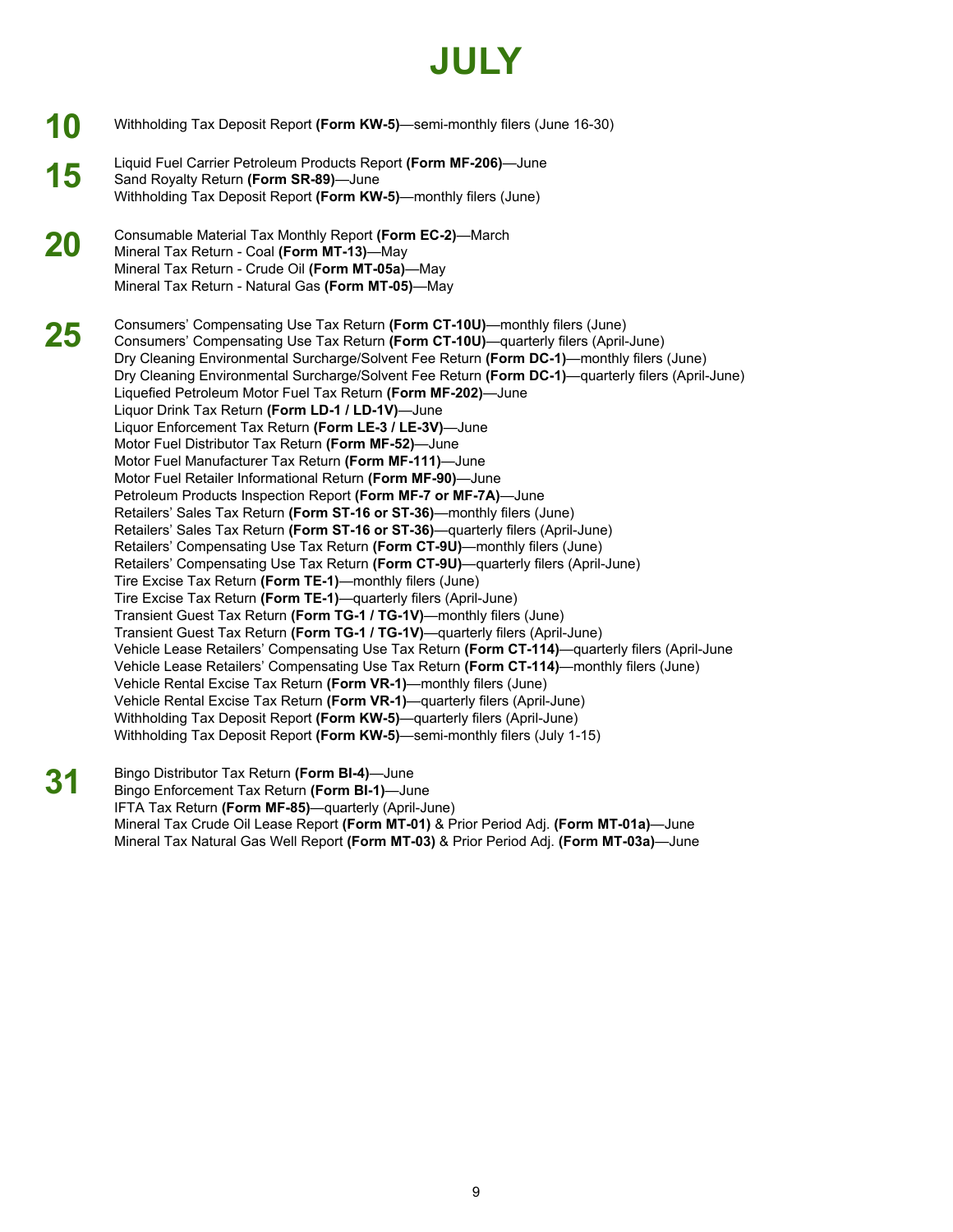## **AUGUST**

- **10 15 20 25 31**  Withholding Tax Deposit Report **(Form KW-5)**—semi-monthly filers (July 16-31) **Individual Income Tax** - Calendar year taxpayers who have a federal four-month extension of time to file from the Internal Revenue Service Liquid Fuel Carrier Petroleum Products Report **(Form MF-206)**—July Retail Water Protection Fee Return **(Form WP-1)**—quarterly (April-June) Sand Royalty Return **(Form SR-89)**—July Withholding Tax Deposit Report **(Form KW-5)**—monthly filers (July) Consumable Material Tax Monthly Report **(Form EC-2)**—March Mineral Tax Return - Coal **(Form MT-13)**—June Mineral Tax Return - Crude Oil **(Form MT-05a)**—June Mineral Tax Return - Natural Gas **(Form MT-05)**—June Consumers' Compensating Use Tax Return **(Form CT-10U)**—monthly filers (July) Dry Cleaning Environmental Surcharge/Solvent Fee Return **(Form DC-1)**—monthly filers (July) Liquefied Petroleum Motor Fuel Tax Return **(Form MF-202)**—July Liquor Drink Tax Return **(Form LD-1 / LD-1V)**—July Liquor Enforcement Tax Return **(Form LE-3 / LE-3V)**—July Motor Fuel Distributor Tax Return **(Form MF-52)**—July Motor Fuel Manufacturer Tax Return **(Form MF-111)**—July Motor Fuel Retailer Informational Return **(Form MF-90)**—July Petroleum Products Inspection Report **(Form MF-7 or MF-7A)**—July Retailers' Sales Tax Return **(Form ST-16 or ST-36)**—monthly filers (July) Retailers' Compensating Use Tax Return **(Form CT-9U)**—monthly filers (July) Tire Excise Tax Return **(Form TE-1)**—monthly filers (July) Transient Guest Tax Return **(Form TG-1 / TG-1V)**—July Vehicle Lease Retailers' Compensating Use Tax Return **(Form CT-114)**—monthly filers (July) Vehicle Rental Excise Tax Return **(Form VR-1)**—monthly filers (July) Withholding Tax Deposit Report **(Form KW-5)**—semi-monthly filers (August 1-15) Bingo Distributor Tax Return **(Form BI-4)**—July
	- Bingo Enforcement Tax Return **(Form BI-1)**—July Mineral Tax Crude Oil Lease Report **(Form MT-01)** & Prior Period Adj. **(Form MT-01a)**—July Mineral Tax Natural Gas Well Report **(Form MT-03)** & Prior Period Adj. **(Form MT-03a)**—July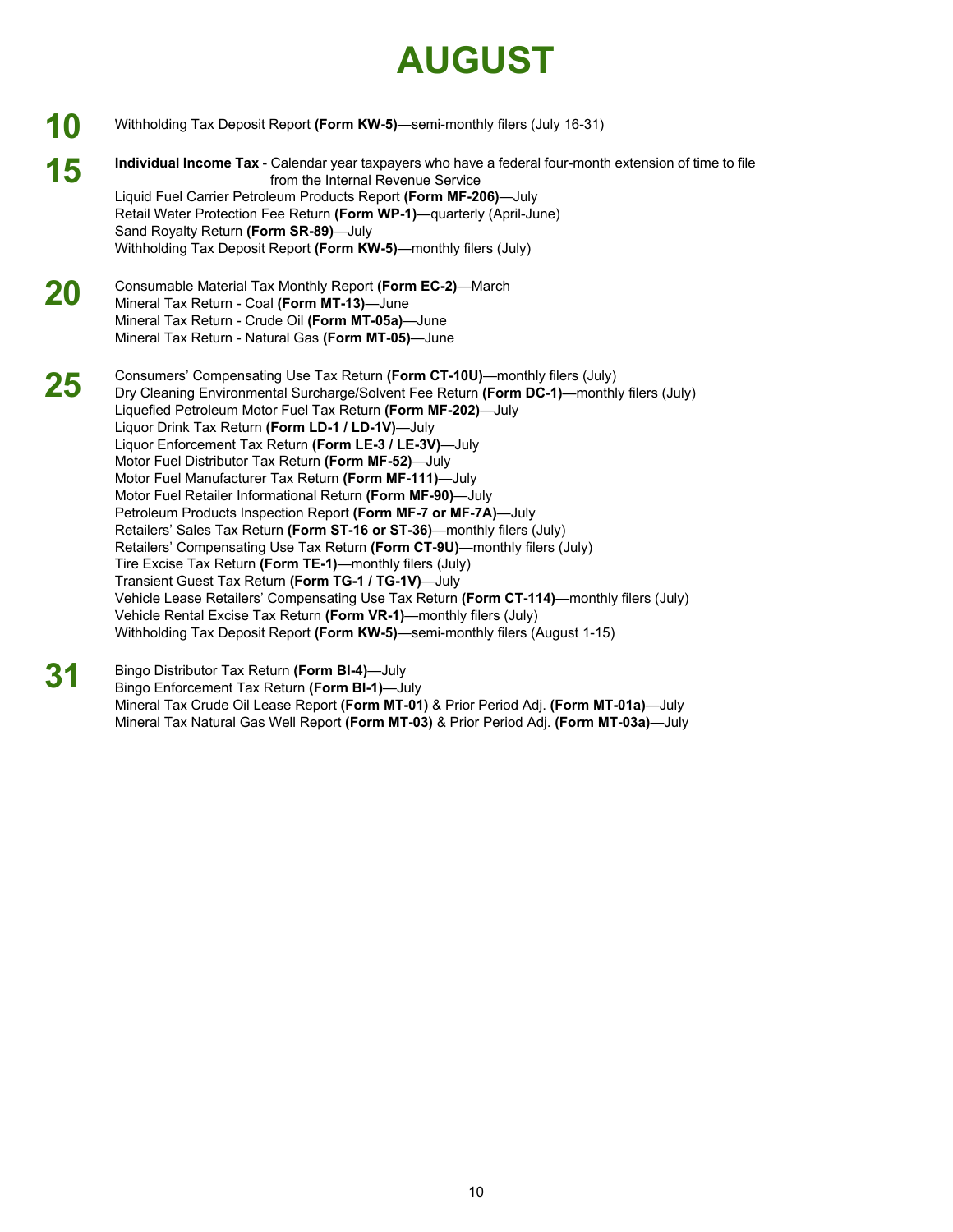## **SEPTEMBER**

- **10** Withholding Tax Deposit Report **(Form KW-5)**—semi-monthly filers (August 16-31)
- Corporation Estimated Income Tax (Form K-120ES)—Voucher 3 \*<br>Fiduciary Estimated Voucher (Form K-41ES)—Voucher 3 \*<br>Individual Estimated Income Tax (Form K-40ES)—Voucher 3 \*<br>Individual Estimated Income Tax (Form K-40ES)—Vouc Liquid Fuel Carrier Petroleum Products Report (Form MF-206)—August Privilege Estimated Tax **(Form K-130ES)**—Voucher 3 \* Sand Royalty Return **(Form SR-89)**—August Withholding Tax Deposit Report **(Form KW-5)**—monthly filers (August)
- **20** Consumable Material Tax Monthly Report **(Form EC-2)**—March Mineral Tax Return - Coal **(Form MT-13)**—July Mineral Tax Return - Crude Oil **(Form MT-05a)**—July Mineral Tax Return - Natural Gas **(Form MT-05)**—July
- **25** Consumers' Compensating Use Tax Return **(Form CT-10U)**—monthly filers (August) Dry Cleaning Environmental Surcharge/Solvent Fee **(Form DC-1)**—monthly filers (August) Liquefied Petroleum Motor Fuel Tax Return **(Form MF-202)**—August Liquor Drink Tax Return **(Form LD-1 / LD-1V)**—August Liquor Enforcement Tax Return **(Form LE-3 / LE-3V)**—August Motor Fuel Distributor Tax Return **(Form MF-52)**—August Motor Fuel Manufacturer Tax Return **(Form MF-111)**—August Motor Fuel Retailer Informational Return **(Form MF-90)**—August Petroleum Products Inspection Report **(Form MF-7 or MF-7A)**—August Retailers' Sales Tax Return **(Form ST-16 or ST-36)**—monthly filers (August) Retailers' Compensating Use Tax Return **(Form CT-9U)**—monthly filers (August) Tire Excise Tax Return **(Form TE-1)**—monthly filers (August) Transient Guest Tax Return **(Form TG-1 / TG-1V)**—monthly filers (August) Vehicle Lease Retailers' Compensating Use Tax Return **(Form CT-114)**—monthly filers (August) Vehicle Rental Excise Tax Return **(Form VR-1)**—monthly filers (August) Withholding Tax Deposit Report **(Form KW-5)**—semi-monthly filers (September 1-15)
- **31** Bingo Distributor Tax Return **(Form BI-4)**—August Bingo Enforcement Tax Return **(Form BI-1)**—August Mineral Tax Crude Oil Lease Report **(Form MT-01)** & Prior Period Adj. **(Form MT-01a)**—August Mineral Tax Natural Gas Well Report **(Form MT-03)** & Prior Period Adj. **(Form MT-03a)**—August

calendar year returns. If you are<br>filing on a fiscal year basis, adjust<br>your due dates accordingly.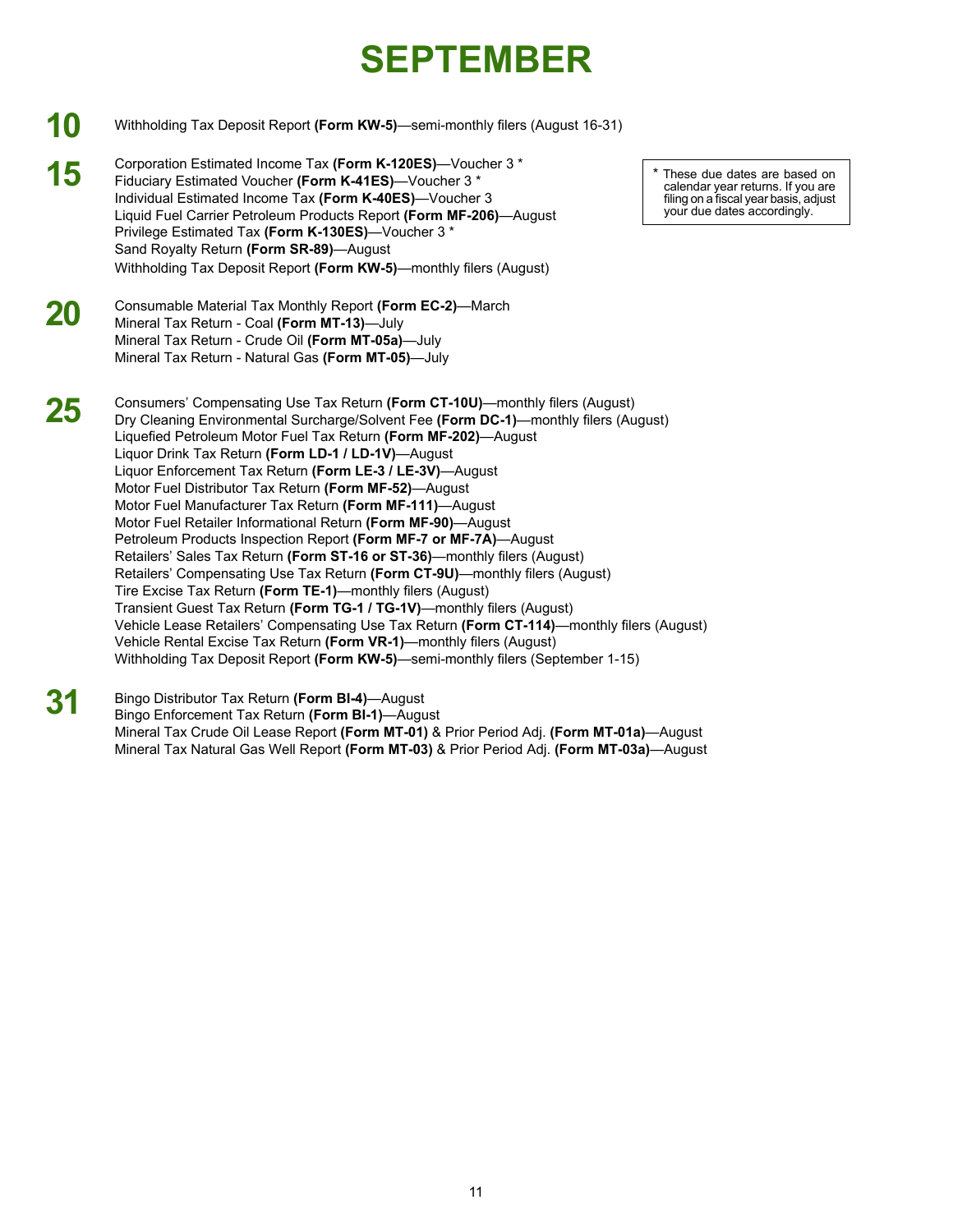## **OCTOBER**

- **10 15 20 25 31**  Withholding Tax Deposit Report **(Form KW-5)**—semi-monthly filers (September 16-30) **Individual Income Tax** - Calendar year taxpayers who have a federal six-month extension of time to file from the Internal Revenue Service Liquid Fuel Carrier Petroleum Products Report **(Form MF-206)**—September Sand Royalty Return **(Form SR-89)**—September Withholding Tax Deposit Report **(Form KW-5)**—monthly filers (September) Consumable Material Tax Monthly Report **(Form EC-2)**—March Mineral Tax Return - Coal **(Form MT-13)**—August Mineral Tax Return - Crude Oil **(Form MT-05a)**—August Mineral Tax Return - Natural Gas **(Form MT-05)**—August Consumers' Compensating Use Tax Return **(Form CT-10U)**—monthly filers (September) Consumers' Compensating Use Tax Return **(Form CT-10U)**—quarterly filers (July-September) Dry Cleaning Environmental Surcharge/Solvent Fee **(Form DC-1)**—monthly filers (September) Dry Cleaning Environmental Surcharge/Solvent Fee **(Form DC-1)**—quarterly filers (July-September) Liquefied Petroleum Motor Fuel Tax Return **(Form MF-202)**—September Liquor Drink Tax Return **(Form LD-1 / LD-1V)**—September Liquor Enforcement Tax Return **(Form LE-3 / LE-3V)**—September Motor Fuel Distributor Tax Return **(Form MF-52)**—September Motor Fuel Manufacturer Tax Return **(Form MF-111)**—September Motor Fuel Retailer Informational Return **(Form MF-90)**—September Petroleum Products Inspection Report **(Form MF-7 or MF-7A)**—September Retailers' Sales Tax Return **(Form ST-16 or ST-36)**—monthly filers (September) Retailers' Sales Tax Return **(Form ST-16 or ST-36)**—quarterly filers (July-September) Retailers' Compensating Use Tax Return **(Form CT-9U)**—monthly filers (September) Retailers' Compensating Use Tax Return **(Form CT-9U)**—quarterly filers (July-September) Tire Excise Tax Return **(Form TE-1)**—monthly filers (September) Tire Excise Tax Return **(Form TE-1)**—quarterly filers (July-September) Transient Guest Tax Return **(Form TG-1 / TG-1V)**—September Transient Guest Tax Return **(Form TG-1 / TG-1)**—quarterly filers (July-September) Vehicle Lease Retailers' Compensating Use Tax Return **(Form CT-114)**—quarterly filers (July-September) Vehicle Lease Retailers' Compensating Use Tax Return **(Form CT-114)**—monthly filers (September) Vehicle Rental Excise Tax Return **(Form VR-1)**—monthly filers (September) Vehicle Rental Excise Tax Return **(Form VR-1)**—quarterly filers (July-September) Withholding Tax Deposit Report **(Form KW-5)**—quarterly filers (July-September) Withholding Tax Deposit Report **(Form KW-5)**—semi-monthly filers (October 1-15) Bingo Distributor Tax Return **(Form BI-4)**—September
	- Bingo Enforcement Tax Return **(Form BI-1)**—September IFTA Tax Return **(Form MF-85)**—quarterly (July-September) Mineral Tax Crude Oil Lease Report **(Form MT-01)** & Prior Period Adj. **(Form MT-01a)**—September Mineral Tax Natural Gas Well Report **(Form MT-03)** & Prior Period Adj. **(Form MT-03a)**—September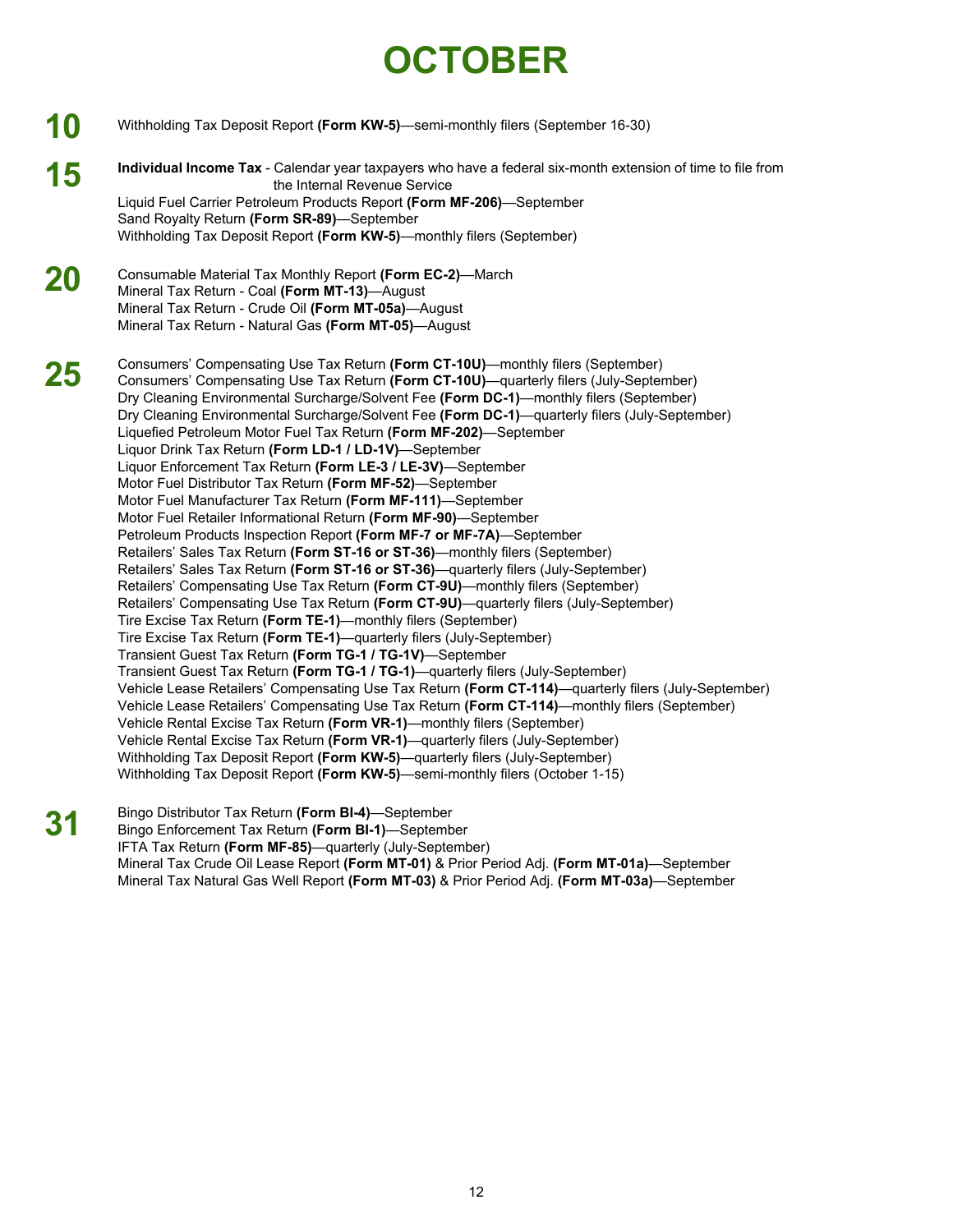## **NOVEMBER**

- **10**  Withholding Tax Deposit Report **(Form KW-5)**—semi-monthly filers (October 16-31)
- **15**  Liquid Fuel Carrier Petroleum Products Report **(Form MF-206)**—October Retail Water Protection Fee Return **(Form WP-1)**—quarterly J(uly-September) Sand Royalty Return **(Form SR-89)**—October Withholding Tax Deposit Report **(Form KW-5)**—monthly filers (October)
- **20**  Consumable Material Tax Monthly Report **(Form EC-2)**—October Mineral Tax Return - Coal **(Form MT-13)**—September Mineral Tax Return - Crude Oil **(Form MT-05a)**—September Mineral Tax Return - Natural Gas **(Form MT-05)**—september

**25**  Consumers' Compensating Use Tax Return **(Form CT-10U)—**monthly filers (October) Dry Cleaning Environmental Surcharge/Solvent Fee **(Form DC-1)**—monthly filers (September) Liquefied Petroleum Motor Fuel Tax Return **(Form MF-202)**—September Liquor Drink Tax Return **(Form LD-1 / LD-1V)**—September Liquor Enforcement Tax Return **(Form LE-3 / LE-3V)**—September Motor Fuel Distributor Tax Return **(Form MF-52)**—September Motor Fuel Manufacturer Tax Return **(Form MF-111)**—September Motor Fuel Retailer Informational Return **(Form MF-90)**—September Petroleum Products Inspection Report **(Form MF-7 or MF-7A)**—September Retailers' Sales Tax Return **(Form ST-16 or ST-36)**—monthly filers (September) Retailers' Compensating Use Tax Return **(Form CT-9U)**—monthly filers (September) Tire Excise Tax Return **(Form TE-1)**—monthly filers (September) Transient Guest Tax Return **(Form TG-1 / TG-1V)**—September Vehicle Lease Retailers' Compensating Use Tax Return **(Form CT-114)**—monthly filers (September) Vehicle Rental Excise Tax Return **(Form VR-1)**—monthly filers (September) Withholding Tax Deposit Report **(Form KW-5)**—semi-monthly filers (October 1-15)

**31**  Bingo Distributor Tax Return **(Form BI-4)**—September Bingo Enforcement Tax Return **(Form BI-1)**—September Mineral Tax Crude Oil Lease Report **(Form MT-01)** & Prior Period Adj. **(Form MT-01a)**—September Mineral Tax Natural Gas Well Report **(Form MT-03)** & Prior Period Adj. **(Form MT-03a)**—September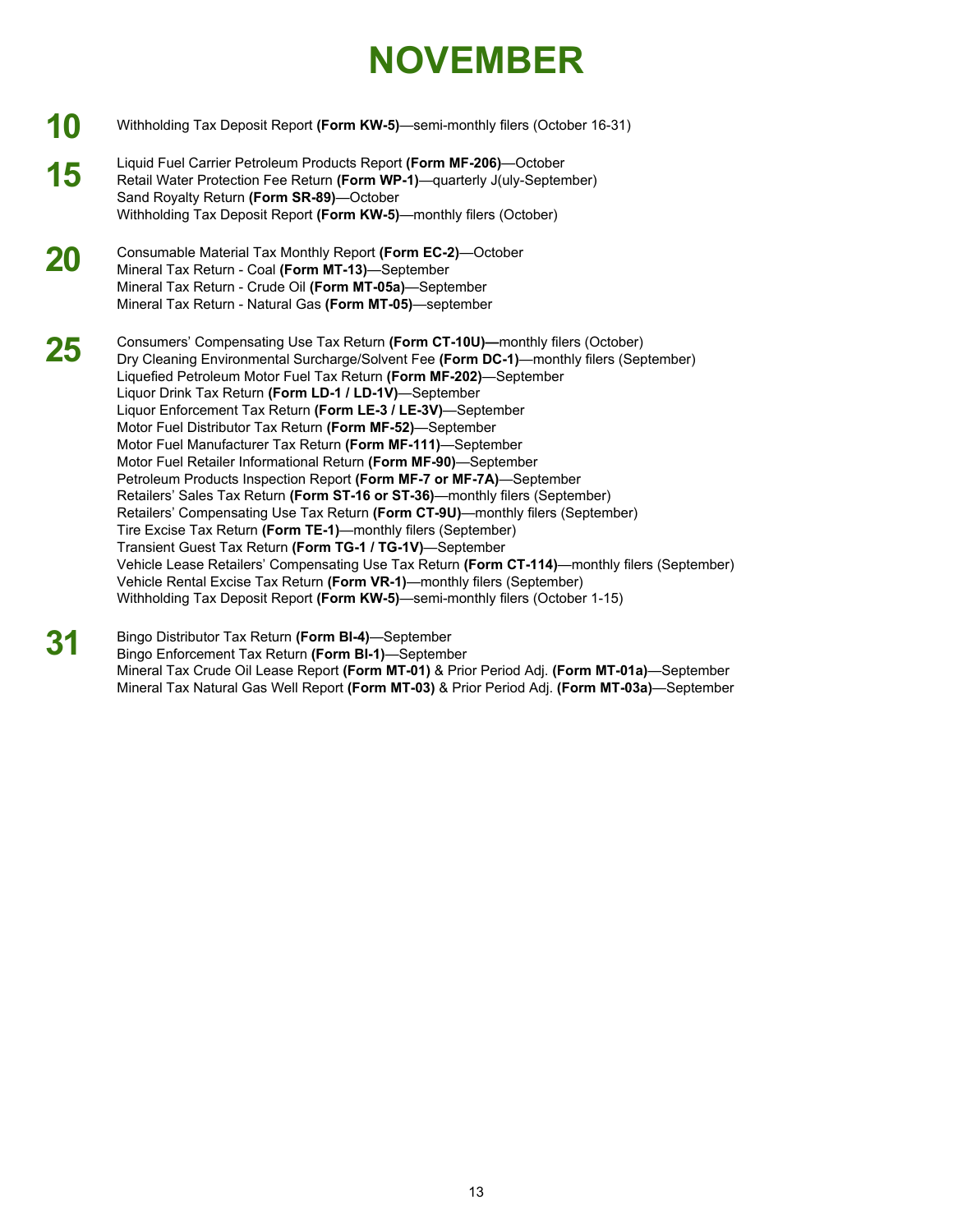## **DECEMBER**

- **10**  Withholding Tax Deposit Report **(Form KW-5)**—semi-monthly filers (November 16-30)
- **15**  Corporation Estimated Income Tax **(Form K-120ES)**—Voucher 4 \* **These due dates are based on**<br>Fiduciary Estimated Voucher **(Form K-41ES)**—Voucher 4 \* **These due dates are based on** Fiduciary Estimated Voucher **(Form K-41ES)**—Voucher 4 \* returns. If you are<br>I jouid Fuel Carrier Petroleum Products Report **(Form MF-206)**—November filing on a fiscal year basis, adjust Liquid Fuel Carrier Petroleum Products Report **(Form MF-206)**—November filing on a fiscal year basis, adjust a filing on a fiscal year basis, and filing on a fiscal year basis, adjust the state of the state of the state of Privilege Estimated Tax (Form K-130ES)—Voucher 4 \* Sand Royalty Return **(Form SR-89)**—November Withholding Tax Deposit Report **(Form KW-5)**—monthly filers (November)
- **20**  Consumable Material Tax Monthly Report **(Form EC-2)**—March Mineral Tax Return - Coal **(Form MT-13)**—October Mineral Tax Return - Crude Oil **(Form MT-05a)**—October Mineral Tax Return - Natural Gas **(Form MT-05)**—October
- **25**  Consumers' Compensating Use Tax Return **(Form CT-10U)**—monthly filers (November) Dry Cleaning Environmental Surcharge/Solvent Fee **(Form DC-1)**—monthly filers (November) Liquefied Petroleum Motor Fuel Tax Return **(Form MF-202)**—November Liquor Drink Tax Return **(Form LD-1 / LD-1V)**—November Liquor Enforcement Tax Return **(Form LE-3 / LE-3V)**—November Motor Fuel Distributor Tax Return **(Form MF-52)**—November Motor Fuel Manufacturer Tax Return **(Form MF-111)**—November Motor Fuel Retailer Informational Return **(Form MF-90)**—November Petroleum Products Inspection Report **(Form MF-7 or MF-7A)**—November Retailers' Sales Tax Return **(Form ST-16 or ST-36)**—monthly filers (November) Retailers' Compensating Use Tax Return **(Form CT-9U)**—monthly filers (November) Tire Excise Tax Return **(Form TE-1)**—monthly filers (November) Transient Guest Tax Return **(Form TG-1 / TG-1V)**—November Vehicle Lease Retailers' Compensating Use Tax Return **(Form CT-114)**—monthly filers (November) Vehicle Rental Excise Tax Return **(Form VR-1)**—monthly filers (November) Withholding Tax Deposit Report **(Form KW-5)**—semi-monthly filers (December 1-15)
- **31**  Bingo Distributor Tax Return **(Form BI-4)**—November Bingo Enforcement Tax Return **(Form BI-1)**—November Mineral Tax Crude Oil Lease Report **(Form MT-01)** & Prior Period Adj. **(Form MT-01a)**—November Mineral Tax Natural Gas Well Report **(Form MT-03)** & Prior Period Adj. **(Form MT-03a)**—November